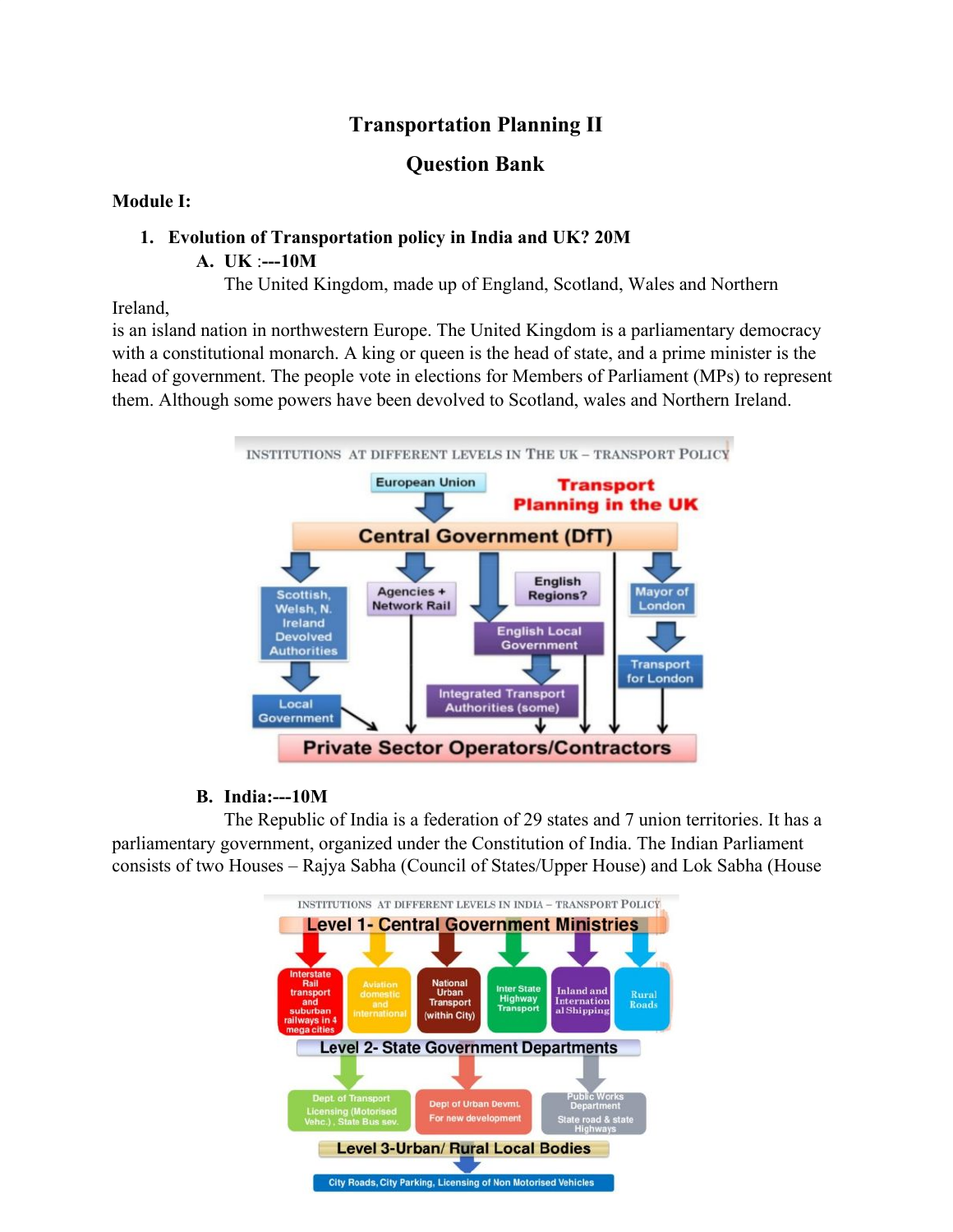of the People/Lower House). While the President is the head of the state, the Prime Minister, as head of the Central or Union government, exercises the most executive power.



## **2. Explain briefly about the land use transportation policy along with the cycle? 20m**

A. Urban models and more specifically LUTIM were the way in which planners began to use the capabilities of personal computers, a tool to process large volumes of spatial data quickly, reliably, and accurately. The first generation of ITLUM occurred in the 1950s in North America, where rapid economic growth and the need for systematic study of interactions between land uses and the transport system set the conditions for creation and exploitation of the first urban models (Brail and Klosterman, 2001).

# **3. Explain National urban Transport Policy? 20m**

#### **A. VISION:**

• To recognize that people occupy center-stage in our cities and all plans would be for their common benefit and well being

• To make our cities the most livable in the world and enable them to become the"engines of economic growth" that power India's development in the 21st century

• To allow our cities to evolve into an urban form that is best suited for the unique geography of their locations and is best placed to support the main social and economic activities that take place in the city.

# **OBJECTIVES:**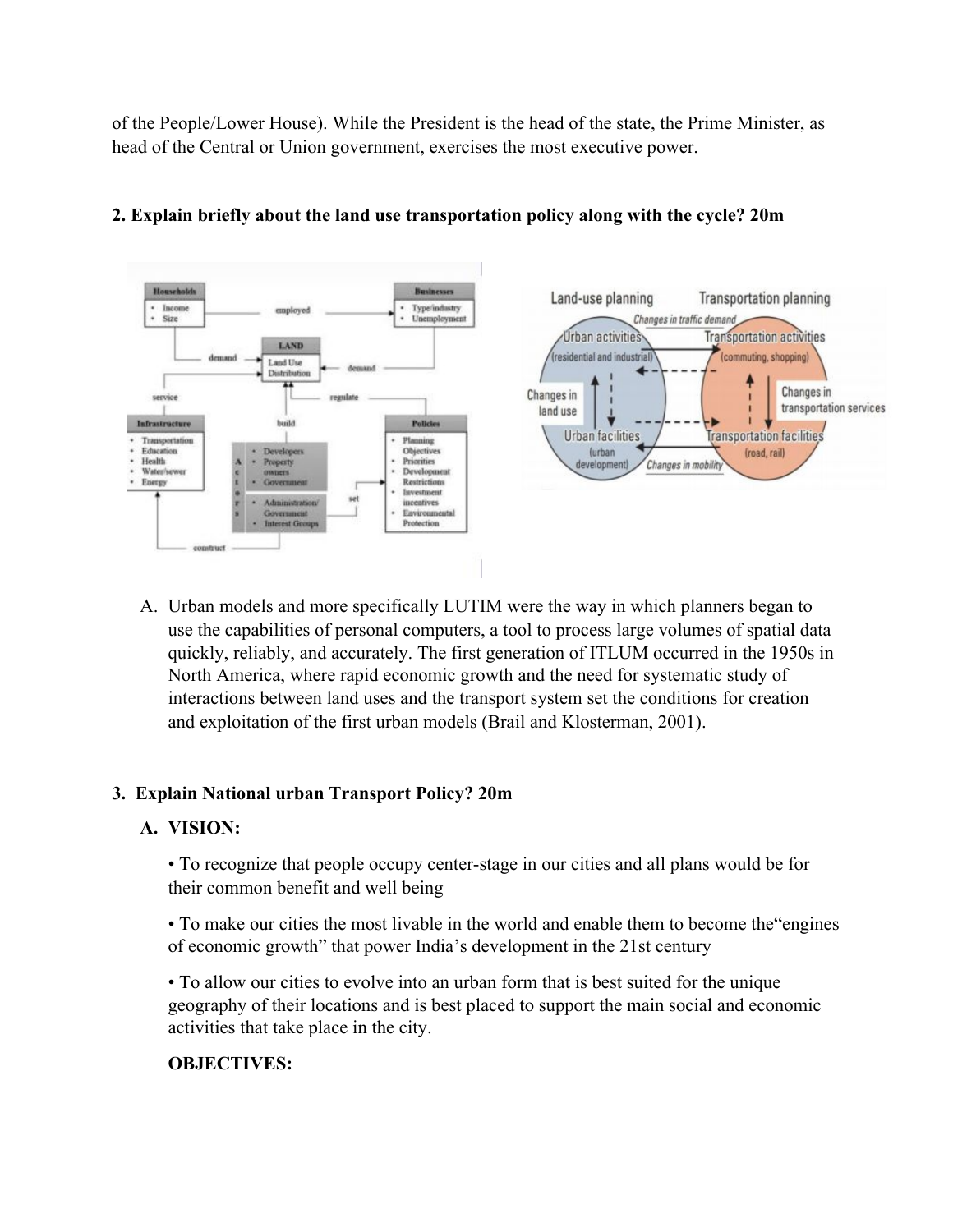The objective of this policy is to ensure safe, affordable, quick, comfortable, reliable and sustainable access for the growing number of city residents to jobs, education, recreation and such other needs within our cities. This is sought to be achieved by:

• Incorporating urban transportation as an important parameter at the urban planning stage rather than being a consequential requirement

• Encouraging integrated land use and transport planning in all cities so that travel distances are minimized and access to livelihoods, education, and other social needs, especially for the marginal segments of the urban population is improved.

#### **Module II:**

## **1. Explain briefly about land use and transportation? 5M**

A. land use is one of the prime determinants of movement and activity i.e, trip generation which needs streets and transport system for movement flow chart

## **2. Explain early land use transport models? 15m**

- A. Land use Transport models
	- a. Activity weighted techniques
	- b. Density saturation gradient method
	- c. Accessibility model
	- d. Intervening opportunities

#### **3. Define urban form? Explain briefly about the Impact on land use and transport? 20M**

A. The spatial pattern or arrangement of individual elements such as building streets, parks and other land uses as well as the social groups, economical activities and public institutions within an urban area are recognised on the urban form.**----5M Impact of land use and transport :----5M**

Transport and land use interact with each other in a mutual and dynamic manner. Changes in the transportation system create new accessibility levels that influence land use patterns.

#### **Individual land use factors:----10M**

- 1. Density
- 2. Regional accessibility
- 3. Land use mix
- 4. Road way design
- 5. connectivity
- 6. transit accessibility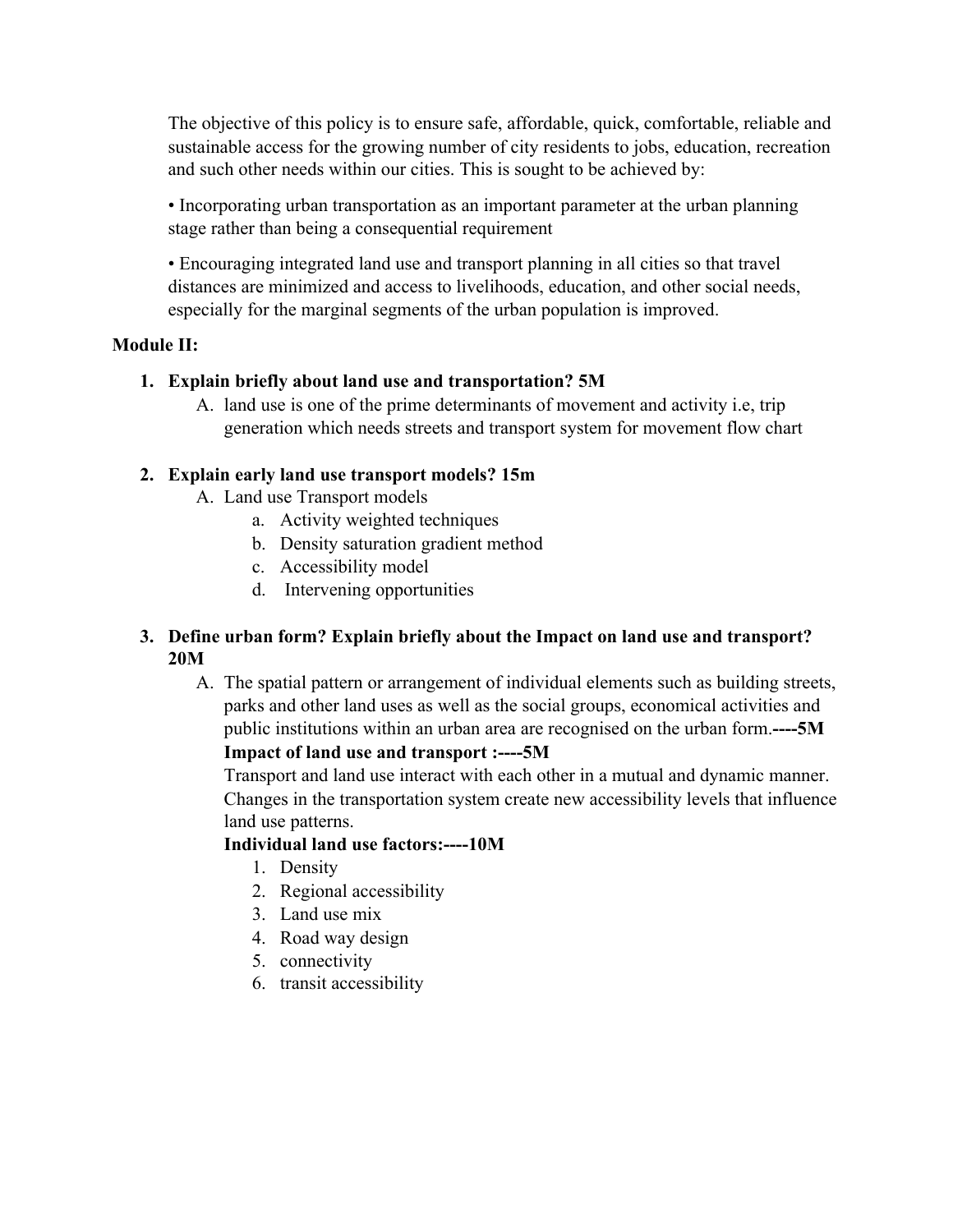#### 4. **Define TOD? Explain the concept of TOD along with advantages? Explain design principles of TOD? with neat sketches? 20M**

A. It means integrating urban places designed to bring activities buildings and public spaces together with easy walking and cycling connection between them and near excellent transit services to the rest of the city.**---5M**

## **Design :-----15M**

- 1. Walk
- 2. Cycle
- 3. Connect
- 4. transit
- 5. mix
- 6. Density
- 7. Compact
- 8. Shift

## **Module III:**

# **1. What regional transport planning? Explain in detail about the data required and techniques used to plan? 20m**

**A. RTP Process:---10M**

Regional vision and goals

Existing conditions analysis

population and employment forecast

monitor system performance

#### **Data Required :---10M**

- 1. mode of transport
- 2. Network of roads , railways,waterways
- 3. Traffic volume
- 4. Pattern of movement
- 5. transport corridors and terminals

# **2. Explain the regional transport accessibility is more essential in reducing rural regional planning? 20M**

**A**. Accessibility highlights the relationship between transportation systems and various land use activities. For fast and safe transportation system , with accessibility and convenient network facilities are necessary for planned regional development**----10M**

# **Accessibility and rural regional poverty :---10M**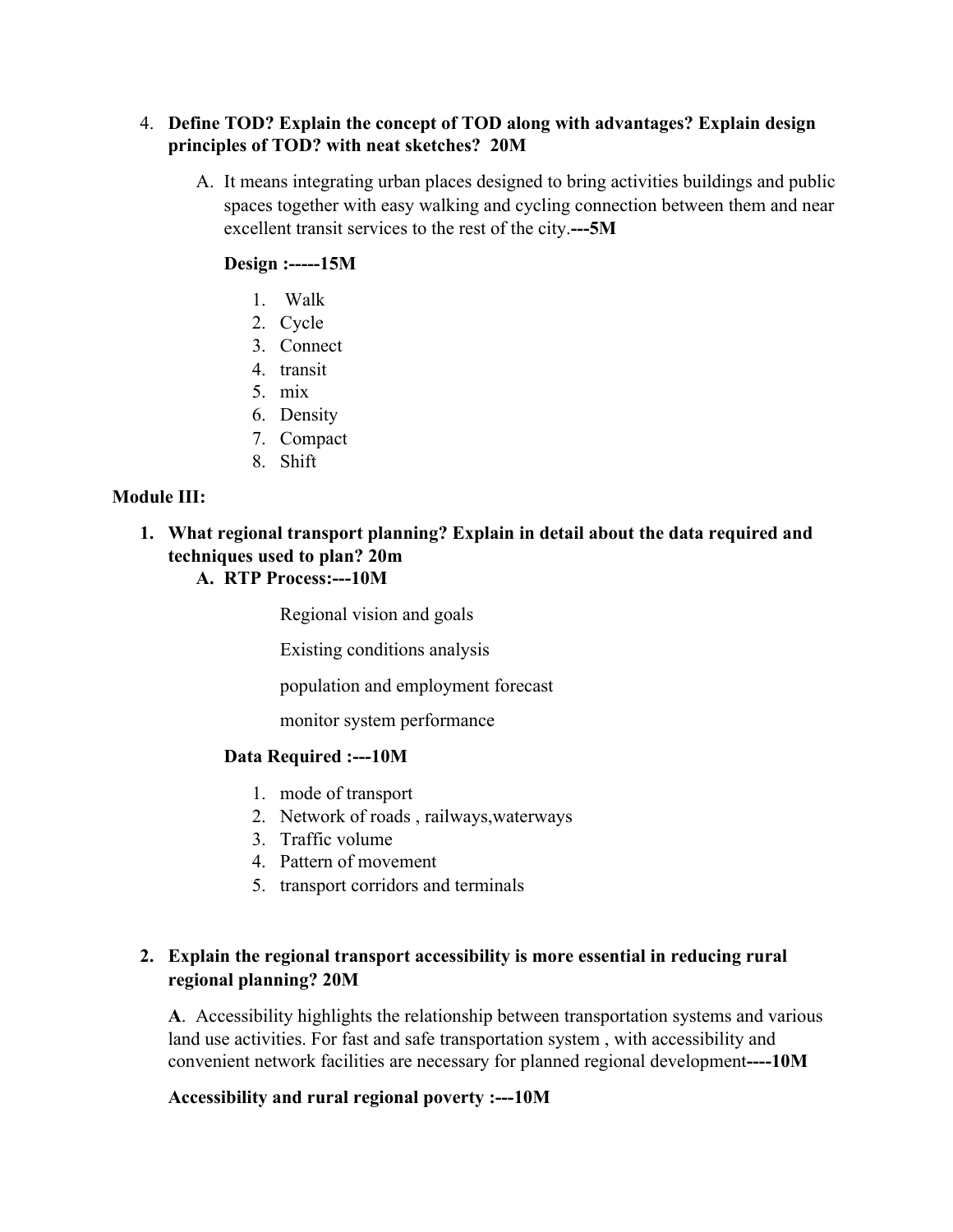The reasons for poor economic growth and development and most similar at the local and regional levels. Poor accessibility services are considered as one of the prominent factors responsible for the economic recession and less development of rural areas.

#### **3. Discuss about the planning parameter for road transport? 20M**

- A. Planning Parameters of Road Transport
	- 1. Road type
	- 2. Vehicle type
	- 3. Road users
	- 4. Geometrics
	- 5. speeds
	- 6. controls
	- 7. Horizontal Alignment
	- 8. vertical alignment
- **4. Explain briefly how metropolitan planning organizations plan transport systems at regional level? 20M**
	- A. **RTP:** Generally , the need for transportation stems from within and beyond the region -**--10M**

#### **Planning Activities and investments:---10M**

Planning process of the cities

lane transit district

# **Module IV:**

# **1. Write a short note on transportation costing? Explain various factors that influence the transport cost? 20M**

# **A. Transportation cost -----10m**

- 1. construction cost
- 2. maintain cost
- 3. Road user cost

# **Various factors influencing transport cost -----10M**

- 1. Distance
- 2. Weight
- 3. Density
- 4. stowability
- 5. handling
- 6. liability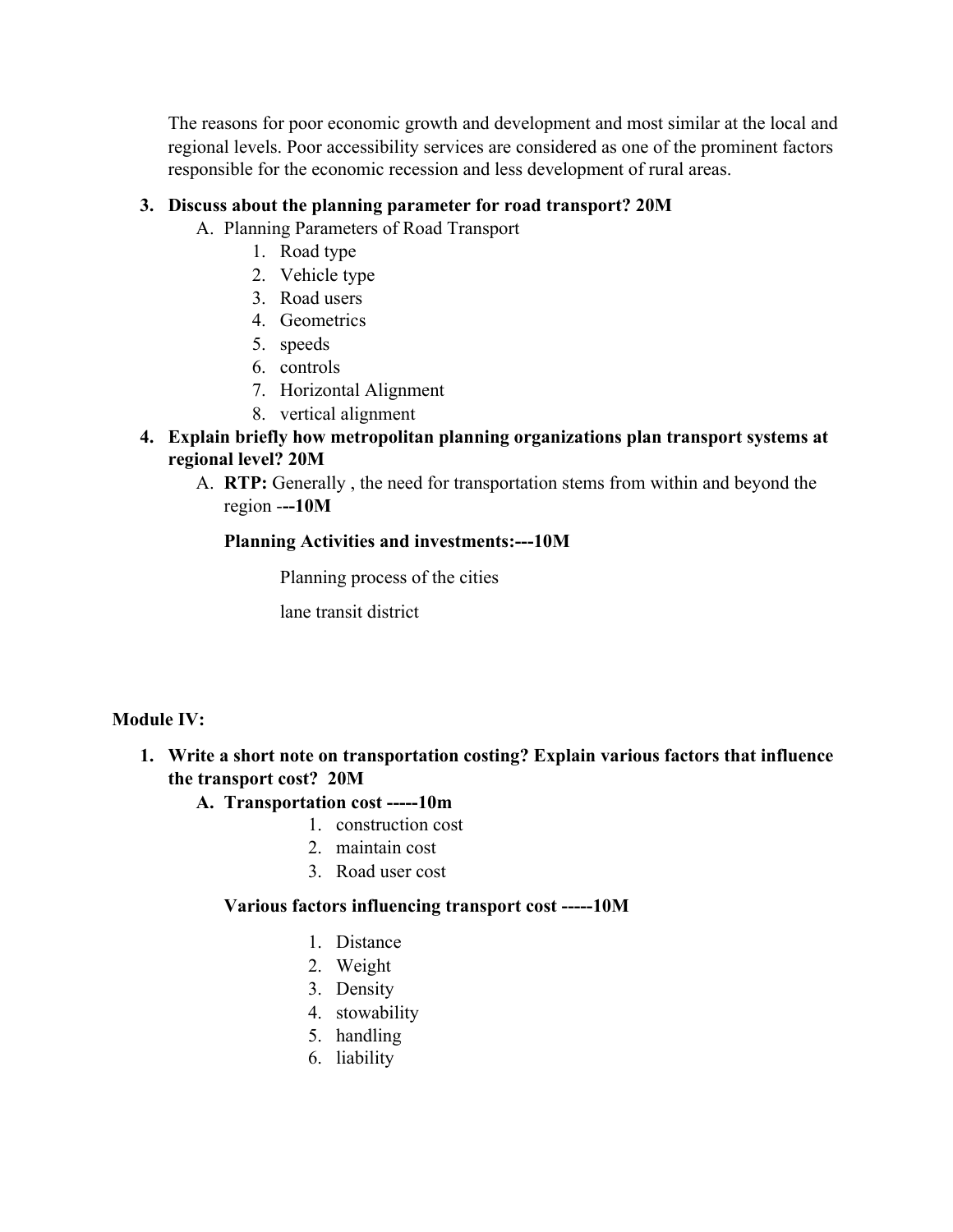#### 2. **Explain about transport economics? 5M**

**A.** The study of the movement of people and goods over space and time

#### **Transportation economics and pricing:**

- 1. The factors that drive transport cost
- 2. the cost of the structure or classification

#### 3. **Explain briefly about the PPP model? 10M**

**A. PPP model:** model becomes an available, logical and necessary option if the government and private sector have to work together.-----**5M**

**PPP Policies:** Government helps in the promotion of sustainability of the infrastructure projects through the viability gap funding scheme.------**5M**

#### **Module V:**

#### 1. **What is an intelligent transport system? Along with it, explain the concept and major components of ITS? 20M**

A. Integrated application of advanced technologies using electronics , computers , communication and sensing devices in the transportation system in order to improve efficiency and safety.

The term Intelligent Transportation Systems (ITS) refers to information and communication technology, applied to transport infrastructure and vehicles, that improve transport outcomes such as:

- •Transport Safety
- •Transport Productivity
- •Travel Reliability
- •Informed Travel Choices
- •Social Equity

•Environmental Performance

•Network Operation Resilience



#### **2. Write a short notes on: 20m**

#### **1. Smart parking**

A. Parking strategy that combines technology and human innovation in an effort to use as few resources.

#### **Innovations in smart parking system**

- 1. Tracking cars with sensor system
- 2. Smart counter system
- 3. Automated parking system
- 4. Control system